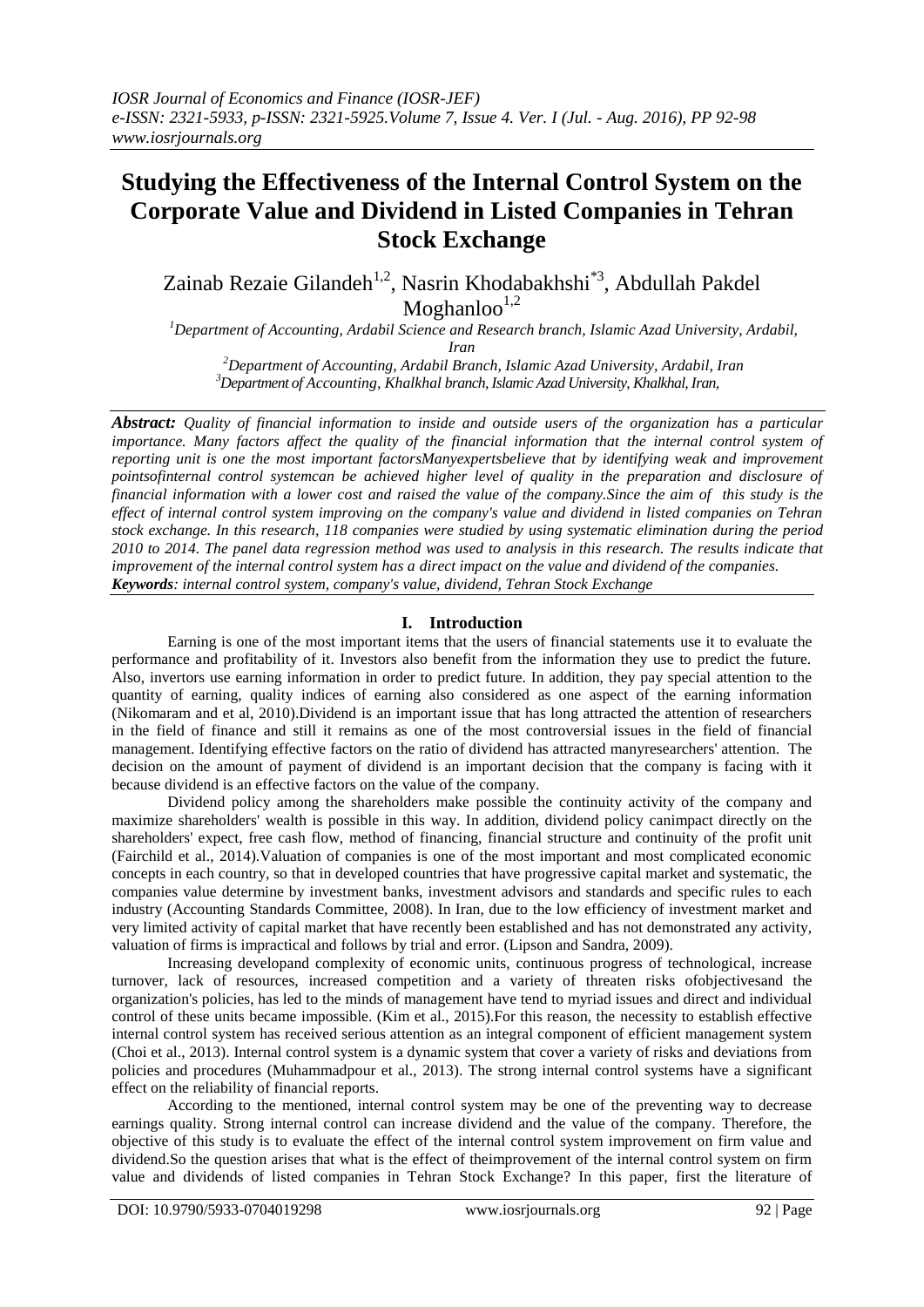theresearch will review. Then the research methodology will provide and following findings, results, limitations and recommendations of the research will expressed.

### **Theoretical principle**

### **II. Review of the literature**

The nature of the internal control system of dividend payment depend on which company to carry out the task use the independent representation services of dividend paymentsor do it itself. Of course, from the perspective of the internal control system usage of independent representative is strongly recommended. Because the likelihood of fraud or mistake in the distribution of dividends is reduced in related to that, improvement of the internal control system lead to improve the quality of the reports. In other words, the internal control system cause to improve the dividendsituation.The term of internal control system may improve the company's value for shareholders and others. The reasonforthat is the reduction of risk information or improvement of executive activities.If the value of the company became more after improvement of the internal controlsystem shows that domestic instruction forlistedpublishers on stock, provide good information for shareholders and other stakeholders that have been very useful for company (Jiao et al., 2011).

### **Experimental background**

Hejazi and Ismailikia (2013) in their study, evaluated the effect of planning systems of organizational resource on the effectiveness of internal controls about financial reporting. The research findings showed that companies with enterprise resource planning systems less likely to have internal control weaknesses compare to enterprise without resource planning systems.

Also companies that were unprofitable, during the study period, have mergers and acquisitions activities and have less market value of settlement enterprise resource planning systems in the shorter they are, the less likely there are weaknesses in the internal control system and of lower than lack of experience.Mohammadpur and colleagues (2013), in an article assessed the internal control and disclosure of information works. The results of the research show that internal control report,is more likely to cause published enterprise reliability of information and considerablystrengthen the characteristics of the information. So we can conclude that internal control report from the perspective of all user groups enhance the quality of data reported, especially now after the reliability of information. Also reporting on internal controls, if so required by law, cause to improve financial reporting of the company.Rahimian and Tavakolnia (2012) in an article, examined the role of internal audit in internal quality control system. The results show that the internal audit unit management, internal auditors' professional competence and impartiality of the ability of the internal control system has a significant impact on the company background and affects the process of audit that is done by assessing the internal control system.

Hashemi and Akhlaghi (2011), in his study to investigate the relationship between the value of the company's future with capital structure and dividend policy and profitability of listed companies on Tehran's Stock Exchange. The results of the analysis of data by using panel data is confirmed both hypotheses.In other words, between capital structure and profitability, a significant positive correlation with firm value, and the dividend policy is a significant inverse relationship with the value of the company. Also a significant relationship was found between the variables studied and the future value of the company. In addition, the results showed that the risk increases with higher rates in the future value of the company's capital structure, dividend policy and increased profitability.Filcherd and colleagues (2014) examined the dividend paid in Thailand. The aim of their study was to examine changes in the distribution of dividends in emerging market in Thailand. Overall, they found that there is little support for the signaling hypothesis and a significant support to the free cash flow hypothesis and life cycle. Their analysis suggested that the increased power of capital investment over the ownership change will lead to higher dividend in conclusion model compared to foreclosures models.Scaife et al (2013) studied the effect of internal control over financial reporting and management decisions. Researches shows that internal control impact on financial reporting and its subsequent will impact on management decisions. Kim and Park (2011) found in his research, when the existence of weaknesses in its internal control system experiences, its creditors to impose a higher cost of financing.

Yazawa(2010) explores the factors influencing important weaknesses in internal controls, they found that companies with internal weaknesses are small and more complex companies and financially weaker and a slowdown growth and also found internal control weaknesses have an impact on stock prices and on the other hand they found that the companies may not identify major weaknesses.Ge. et al (2007) in their study, examine the relationship between AQ and internal controls in companies in which examined reported weaknesses in internal controls over financial reporting under rules 302 and 404 Sarbinz – Okslee's report. When there are important weaknesses in internal control, it is likely that prevent material misstatements or not diagnosed annually. They concluded that internal control weaknesses associated with a relatively low accruals quality and internal control material weaknesses in direct correlation with accruals (for example, profitability ) and also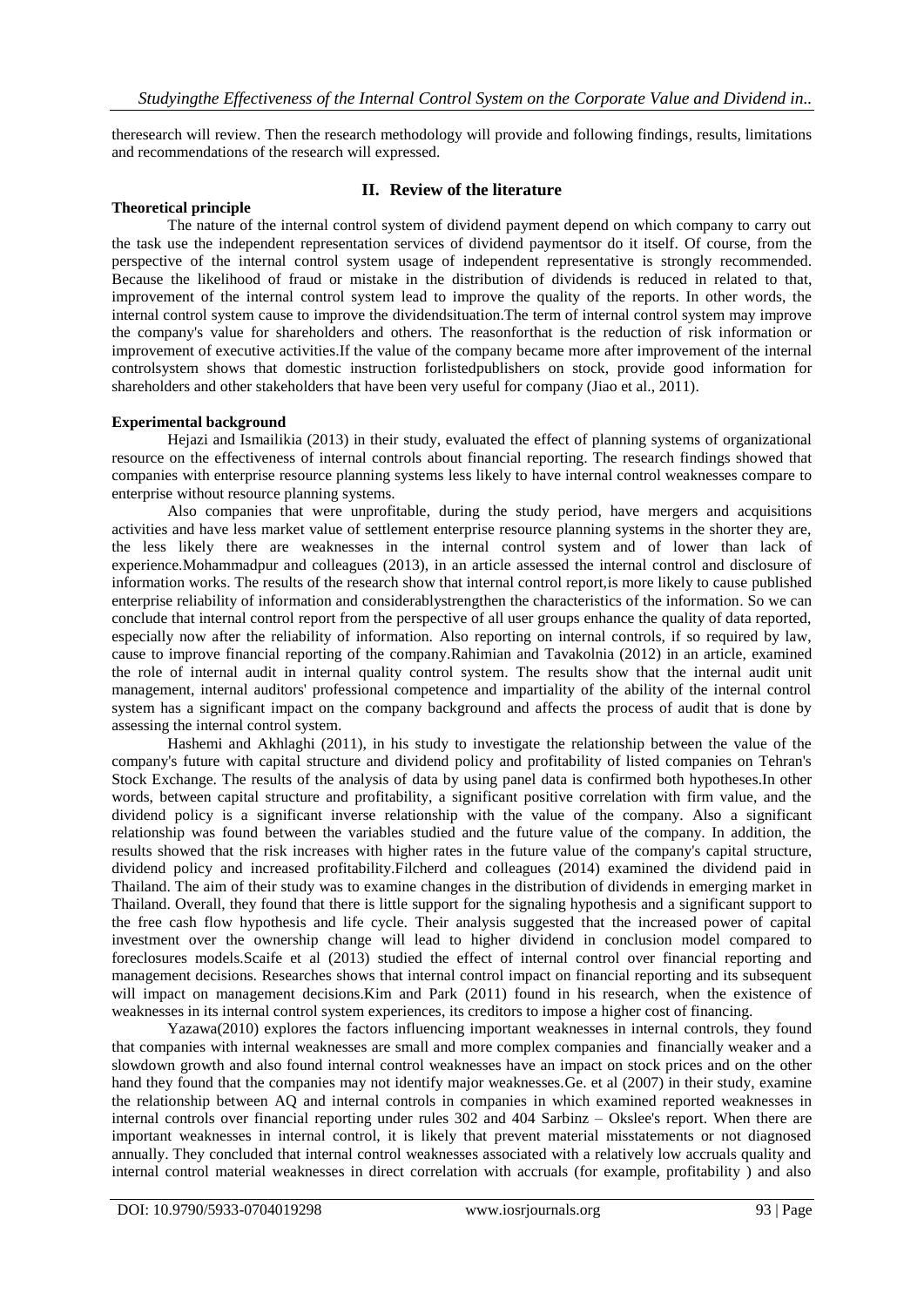investigate that strong internal controls associated with earnings management. They concluded that problems of internal control is an origin for accruals with low quality.

### **Research hypotheses**

According to the theoretical principle and previous researches, hypotheses of the study are as follows.

Hypothesis 1: The system of internal control significant effect on economic added value.

Hypothesis 2: internal control system has a significant impact on the market value.

Hypothesis 3: Internal control has significant impact onQ Tobin's system.

Hypothesis 4: The internal control system has a significant impact on earnings per share.

Hypothesis 5: internal control systems significant effect on profits arising from operational activities.

### **Research methodology**

The study in term of aim is applied and in term of method is descriptive - analytical. In this study has been tried todoexperimental test between cash and investment reserves. Research by using a panel data has been done. EViews software is used to estimate the research models.

### **Research models**

This study tests the hypothesis for the following models. Model 1:EVA<sub>it</sub> =  $\beta_0 + \beta_1 IC_{it} + \beta_2 SIZE_{it} + \beta_3 LEV_{it} + \beta_4 GROW_{it}$ 

Model 2:  $MVA_{it} = \beta_0 + \beta_1 IC_{it} + \beta_2 SIZE_{it} + \beta_3 LEV_{it} + \beta_4 GROW_{it}$ Model 3:  $Q_{it} = \beta_0 + \beta_1 IC_{it} + \beta_2 SIZE_{it} + \beta_3 LEV_{it} + \beta_4 GROW_{it}$ Model4: $DP_{it} = \beta_0 + \beta_1 IC_{it} + \beta_2 SIZE_{it} + \beta_3 LEV_{it} + \beta_4 GROW_{it}$ Model 5:  $DR_{it} = \beta_0 + \beta_1 IC_{it} + \beta_2 SIZE_{it} + \beta_3 LEV_{it} + \beta_4 GROW_{it}$ 

### **The study variables**

### **The dependent variable**

Company's value divided with three varying economic added value, market added value and Tobin's Q. EVA= (ROIC – WACC) x IC

Economic value added

ROIC = return on invested capital that obtained by dividing operating profit after tax on invested capital (IC).  $IC =$  invested capital amount that is equal to net property, machinery, equipment + other assets + intangible assets + (current assets - current liabilities excluding financial credits) - Long-term debt + interest-bearing financial liabilities + other liabilities + regulatory capital reserves + retained earnings + storage + staff redundancy

 $WACC = (Ve * Ke) + (VS * KS) + (Vd * Kd)$ 

MVA = Market Value Added

 $MVA =$  value of equity provided by the shareholders - the market value of equity Or

 $MVA = price$  per share in market  $*$  number of available shares - total equity

Tobin's Q is equal to the sum of the market value of equity to book value of debt divided by the book value of assets

Dividend variable is measured by two variables DP and DR.

DP equals to ratio of dividends to earnings per share

DR equals to the ratio of dividends to profit from operating activities

### **Independent variable**

IC: internal control system is measured by improving the control system *i* in year*t*. The independent variable through independent audit reports to the following readout considers that if the internal control is improved in year *t* compared to the year t-1 and equals to 1, and otherwise is zero (Wu, 2011)

### **Controlvariables**

SIZE: the size of the company's market value is calculated based on the natural logarithm.

LEV: Financial leverage is equal to total debt divided on total assets.

GROW: company's growth that is equal to the natural logarithm of book value on market value.

# **Statistical Population and sample**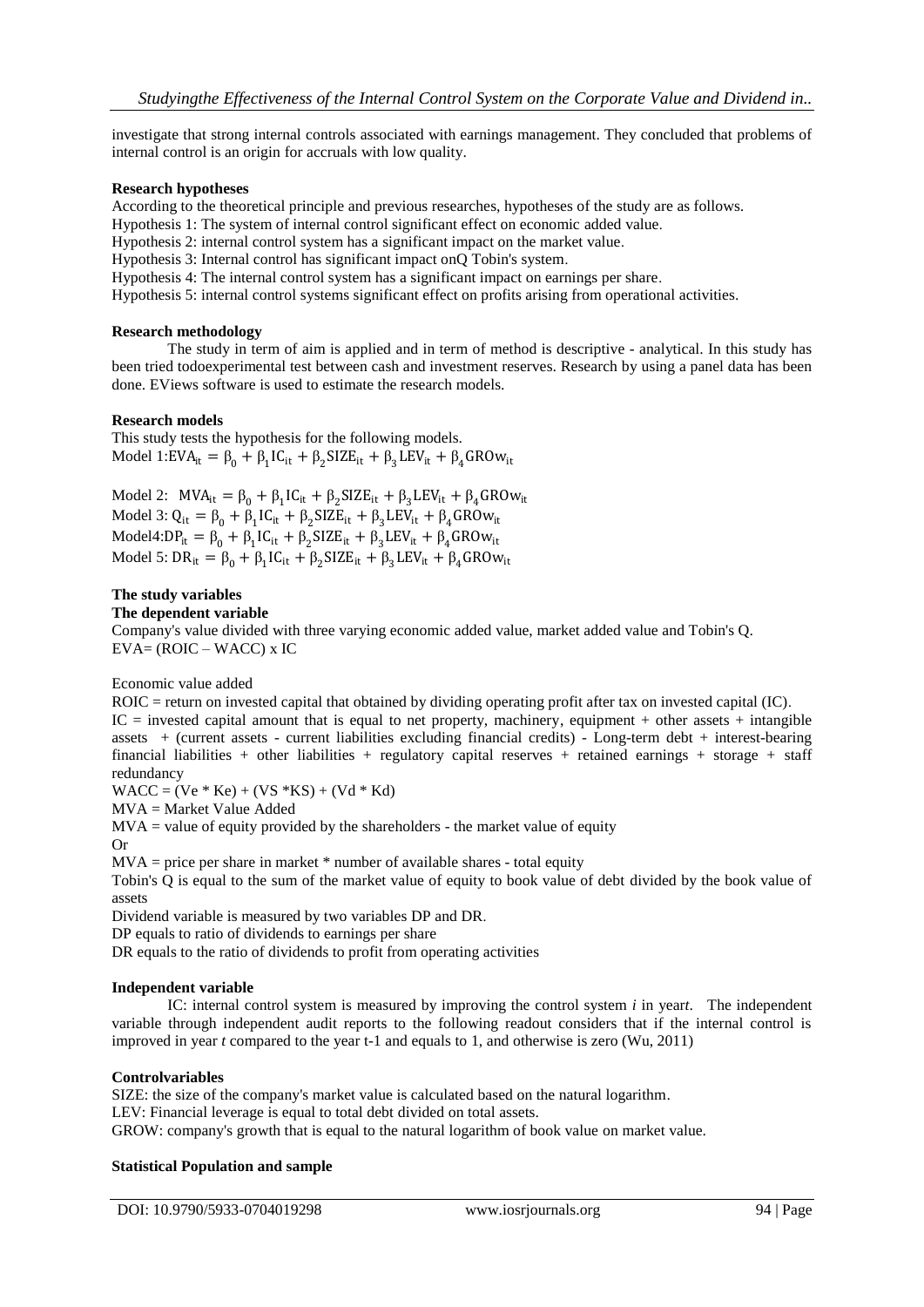The statistical population of this research is the company listed on the Tehran Stock Exchange. In this study, a special relationship to estimate sample size and sampling have been used, but all companies that are members of the population who have the following conditions, have been selected as member companies:

- 1. In 2009 or earlier they are accepted in Tehran Stock Exchange.
- 2. Company had no change in fiscal year during the research period
- 3. The Company's fiscal year during the entire period of the study,ended on March 29
- 4. The financial year will be 2010 to 2014 of the research period.
- 5. All variables are available in all of the examined years.

By above restrictions, 118 companies were selected as sample.

### **Research findings**

In this study to test the stability of the test, Levin- Lin-Chu test was used. Given the significant level obtained for Levin- Lin-Chu test for all variables is less than 0.05, we can conclude that the variables are stable, thus, according to the stability of variables in regression analysis, there is a problem of spurious regression (Table 1). To review the integration, statistic test, the null hypothesis that the lack of integration of the variables long-term relationship between the variables of the model refused to acknowledge (a significance level of less than 0.05 is obtained in Table 1).

| variable                    | Loie lee cho's test |                   |  |  |  |
|-----------------------------|---------------------|-------------------|--|--|--|
|                             | Statistic value     | Significant level |  |  |  |
| <b>SIZE</b>                 | $-9735.66$          | 0.0000            |  |  |  |
| Lev                         | $-17.4697$          | 0.0000            |  |  |  |
| Grow                        | $-11387.6$          | 0.0000            |  |  |  |
| IC                          | $-16.1932$          | 0.0000            |  |  |  |
| EVA                         | $-10.8117$          | 0.0000            |  |  |  |
| <b>MVA</b>                  | $-338.480$          | 0.0000            |  |  |  |
| о                           | $-4.3407$           | 0.0000            |  |  |  |
| DP                          | $-14692.7$          | 0.0000            |  |  |  |
| DR                          | $-48.3070$          | 0.0000            |  |  |  |
| Cao co-integration test     |                     |                   |  |  |  |
| (ADF)Adjusted Dickey Fuller | statistict          | Significant level |  |  |  |
| Model 1                     | $-15.0958$          | 0.0000            |  |  |  |
| Model 2                     | $-2.1708$           | 0.0150            |  |  |  |
| Model 3                     | $-5.5605$           | 0.0000            |  |  |  |
| Model 4                     | $-14.3367$          | 0.0000            |  |  |  |
| Model 5                     | $-4.1018$           | 0.0000            |  |  |  |

**Table1**: Test stability and accumulation variables of the research

# **Estimation Model**

### **Limer'sF test**

At first was studied the appropriateness of fixed and random effects by using Limer's F test and Hausman.F Limer and Hausman test results are shown in Table 2. Because the significance of Limer'sFtestfor models 1 to 4 is less than 0.05, so the null hypothesis of the test is rejected in favor of the alternative hypothesis so this test shows that the panel model is suitable for model 1 to 4. The significance level is greater than 0.05 in model 5 also indicates that the hybrid modelis suitable for model 1 (Table 2).

| <b>Table 2: Test of F Limer</b> |             |                   |                                |  |  |  |  |
|---------------------------------|-------------|-------------------|--------------------------------|--|--|--|--|
| Model                           | Statistic F | Significant level | Test resul                     |  |  |  |  |
| Model 1                         | 11.8858     | 0.0000            | Rejecting the null hypothesis  |  |  |  |  |
| Model 2                         | 5.5406      | 0.0000            | Rejecting the null hypothesis  |  |  |  |  |
| Model 3                         | 9.7595      | 0.0000            | Rejecting the null hypothesis  |  |  |  |  |
| Model 4                         | 15.2855     | 0.0000            | Rejecting the null hypothesis  |  |  |  |  |
| Model 5                         | 0.9949      | 0.5023            | Confirming the null hypothesis |  |  |  |  |

### **Husman'stest**

Results of Husman's test for the choice between fixed and random effects in models 1 to 4 presented in Table 3. Given the significant level of Husman's test for from 2 to 4 models is less than 0.05, So the null hypothesis is rejected on the suitability of random effects in these models and to evaluate 2 to 4 panel method the regression model is used with fixed effects regression models with random effects (Table 3).

|                                                    | <b>Table3</b> : Hausman's test |  |  |  |  |  |
|----------------------------------------------------|--------------------------------|--|--|--|--|--|
| Chi-square statistic<br>Significant level<br>Model | result<br>est                  |  |  |  |  |  |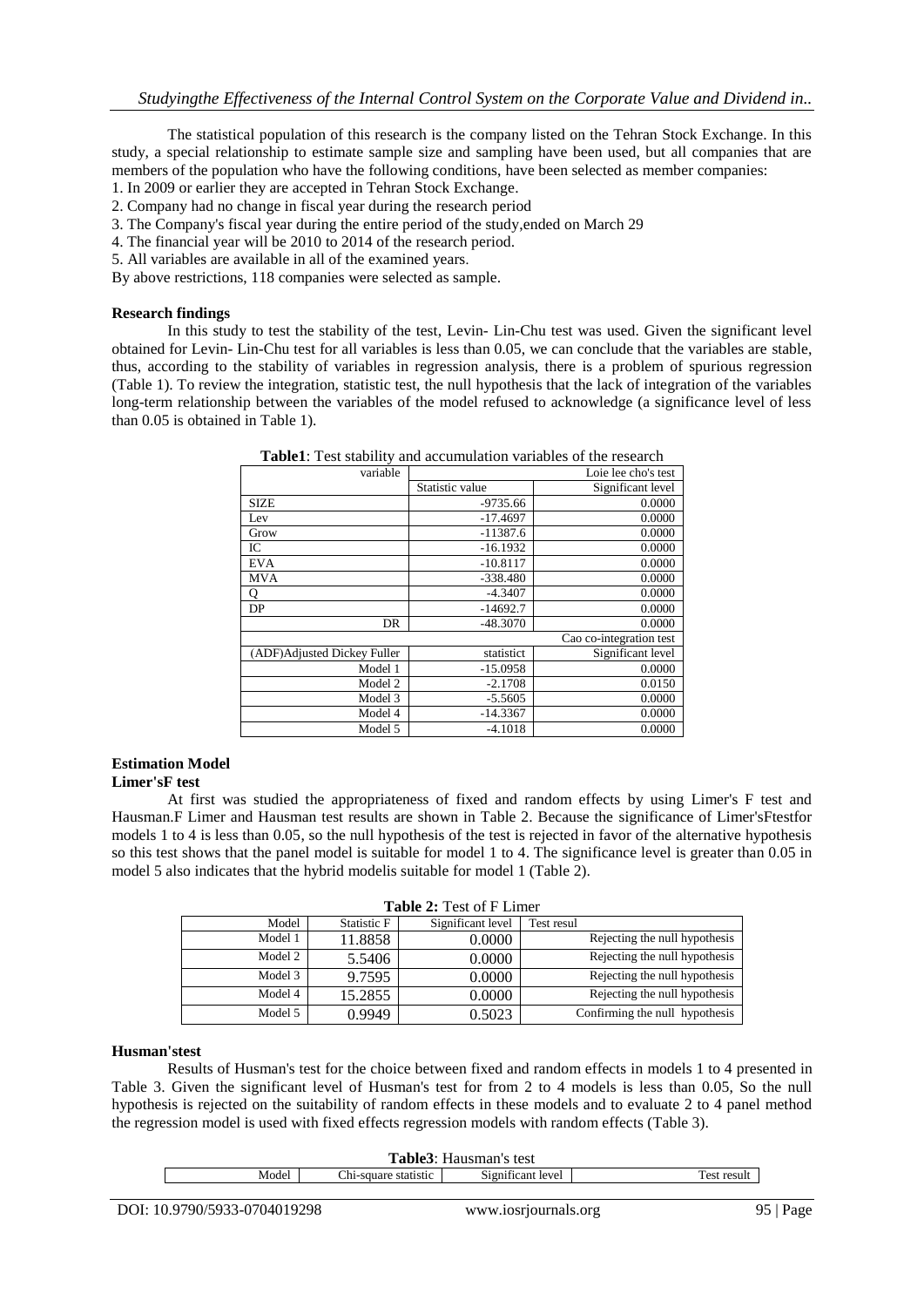| Model 1 | 1.0657   | 0.8997 | Confirming the null hypothesis |
|---------|----------|--------|--------------------------------|
| Model 2 | 33.3008  | 0.0000 | Rejecting the null hypothesis  |
| Model 3 |          |        | Rejecting the null hypothesis  |
|         | 275.4685 | 0.0000 |                                |
| Model 4 | 25.8117  | 0.0000 | Rejecting the null hypothesis  |

In order to trust the results of model 1 to 3, it should be considered a regression assumptions. The main assumption of multivariate regression analysis of regression is significant. In Table 4 and F-statistic significant level of uncertainty related to test a linear relationship (regression tests of significance) is between the independent variable and the dependent variable. Given that the level of significance of the test for models 1, 2 and 3 is less than the significance level of 0.05, we can conclude that the linear relationship between independent and dependent variables in all 3 model is approved.

One of the other assumptions that considered in regression, is independence errors (the difference between the actual values and the values predicted by the regression equation) of each other. If the hypothesis is rejected independence errors and errors are correlated with each other, there is not a possibility of regression. In order to evaluate the independence of error of each other, Durbin-Watson test was used. If the Durbin-Watson statistic closeto 2 (from 1.5 to 2.5) lack of correlation between errors will be accepted. According to Table 4, Durbin-Watson statistic for all three models is the right amount. The results of model1 to 3are shown in Table 4.

| Method             |             | Panel regressions (random | Regression  | (fixed)<br>panel | Panel regression (fixed effects) |              |
|--------------------|-------------|---------------------------|-------------|------------------|----------------------------------|--------------|
|                    |             | effects)                  | effects)    |                  |                                  |              |
| Dependent variable |             | <b>EVA</b>                |             | <b>MVA</b>       |                                  | Q            |
| variables          | Coefficient | significance              | Coefficient | significance     | Coefficient                      | significance |
|                    |             | level                     |             | level            |                                  | level        |
| IC                 | 44677.52    | 0.4627                    | 11204978    | 0.0012           | 53016.75                         | 0.0164       |
| <b>SIZE</b>        | $-53301.56$ | 0.5400                    | 7466892     | 0.0473           | 145207.6                         | 0.0000       |
| <b>LEV</b>         | 1340415     | 0.0000                    | 1266405     | 0.9333           | $-1101877$                       | 0.0000       |
| <b>GROW</b>        | $-48252.57$ | 0.0525                    | 5273341     | 0.056            | 24718.68                         | 0.0022       |
| C                  | $-303320.6$ | 0.7875                    | -89321579   | 0.0703           | -488697                          | 0.0006       |
| Statistic F        |             | 8.2088                    |             | 10.5137          |                                  | 210.853      |
| significance level |             | 0.0000                    |             | 0.0000           |                                  | 0.0000       |
| Determination      |             | 0.05                      |             | 0.73             |                                  | 1.98         |
| coefficient        |             |                           |             |                  |                                  |              |
| Durbin-Watson      |             | 1.62                      |             | 1.48             |                                  | 1.65         |
| statistic          |             |                           |             |                  |                                  |              |

The estimated results are shown in Table 4 and 5. In order to trust model 4 and 5, the results of the regression assumptions should be investigated. The underlying assumption of multivariate regression analysis of regression is significant. In Table 5, F-statistics and significant level of uncertainty related to test is a linear relationship (regression test the overall significance) is the independent variable and the dependent variable. Given that the level of significance of the test for models 4 and 5 of the persistent level is less than 0.05, we can conclude that the linear relationship between the dependent and independent variables in the models 4 and 5 was approved. Another assumptions is that we consider regression, independence errors (the difference between the actual values and the predicted values by the regression equation) of each other.

If the hypothesis is rejected independence errors and errors are correlated with each other,there is not the possibility to use the regression. In order to evaluate the independence of error of each of the Durbin-Watson test is used. If the Durbin-Watson statistic closetonumber 2 (from 1.5to 2.5) non-correlation between errors will be accepted. According to table 5 Durbin-Watson statistic for models 4 and 5 is a suitable value.

| <b>Table 5.</b> Estimated model + and $\beta$ |             |                                  |             |                   |  |  |
|-----------------------------------------------|-------------|----------------------------------|-------------|-------------------|--|--|
| Method                                        |             | Panel regression (fixed effects) |             | Pooled regression |  |  |
| Depend variable                               |             | DP                               |             | DR                |  |  |
| variables                                     | Coefficient | Significant level                | Coefficient | Significant level |  |  |
| IC                                            | 2.403072    | 0.0714                           | 0.205708    | 0.0000            |  |  |
| <b>SIZE</b>                                   | $-3.69894$  | 0.0113                           | 0.019191    | 0.329             |  |  |
| LEV                                           | 2.072342    | 0.7236                           | $-0.69517$  | 0.0000            |  |  |
| <b>GROW</b>                                   | $-7.11527$  | 0.0000                           | 0.013876    | 0.285             |  |  |
| C                                             | 49.15566    | 0.0103                           | 0.849161    | 0.003             |  |  |
| Statistic F                                   |             | 22.35                            |             | 16.178            |  |  |

Determination coefficient 0.85 0.10 Durbin-Watson statistic 1.72 1.71

**Table 5:** Estimated model 4 and 5

**Hypothesis 1: The system of internal control has significant effect on economic value added.**

 $0.0000$  0.0000 0.0000 0.0000 0.0000 0.0000 0.0000 0.0000 0.0000 0.0000 0.0000 0.0000 0.0000 0.0000 0.0000 0.000 0.000 0.000 0.000 0.000 0.000 0.000 0.000 0.000 0.000 0.000 0.000 0.000 0.000 0.000 0.000 0.000 0.000 0.000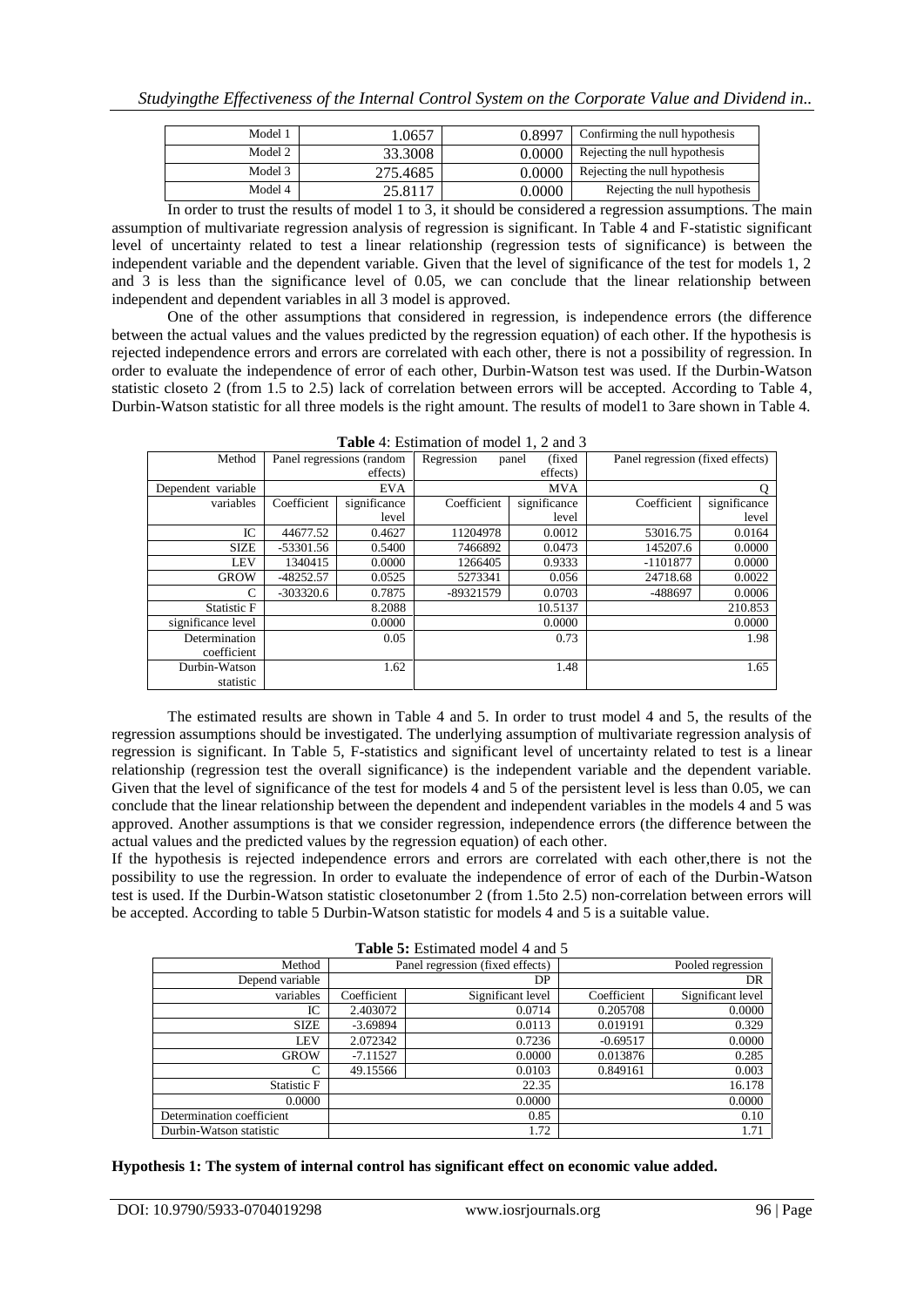According to the results of the analysis of the data was the result of the variable rate control system is equal to 44677.52. The significance level obtained coefficient is equal to 0.4627. Given that a significant level obtained internal control system for variable coefficients higher than 0.01, 0.05 and 0.1. We conclude that the internal control system does not have a significant impact on economic value added. So we can conclude that hypothesis 1 that "the internal control system has a significant impact on economic value added." Is not approved (Table 4).Previous studies have shown that improving the weaknesses in the internal control system can increase the value of the company.Methods of control (control activities) the policies and procedures and the cases in addition to the items that are included in the control environment. These policies help to be able to deal with risk and provide long-term goals of the business unit took the necessary measures. In any business units, there is a lot of potential method to control (Agnova et al., 2007). So we can say that the results of this study does not match with the investigation Agnova et al (2007).

### **Hypothesis 2: internal control system has a significant impact on the market value.**

According to the results of data analysis concluded that the internal control system variable coefficient is equal to 11204978. The significance level obtained coefficient is equal to 0.0012. Given that a significant level obtained internal control system for variable coefficient is less than 0.05. It concluded that the internal control system has a significant impact on the market value added. In other words we can say that the weakness (or improve) the internal control system, the company's market value also decreases (or increases). So we can conclude that sub-hypothesis 2 "internal control system has a significant impact on the market value." is approved by 95 percent of confidence (Table 4).

### **Hypothesis 3: internal control system has significant effect on Q Tobin's**

According to the results of data analysis concluded that the internal control system variable coefficient is equal to 53016.75. Also, the obtained significance level of coefficient is equal to 0.0164. According to that a significant level obtained internal control system for variable coefficient is less than 0.05, it follows that the internal control system has a significant impact on the Tobin Q. In other words, we can say that with improving the company's internal control system Tobin's Q is also increased. So we can conclude that hypothesis 3, the "system of internal control over Tobin's Q has a significant impact." is approved by 95 percent of confident (Table 4).

# **Hypothesis 4: The internal control system has a significant impact on earnings of per share.**

According to the results of data analysis concluded that the internal control system variable coefficient is equal to 2.403072. The significance level obtained coefficient is equal to 0.0714. According to that a significant level obtained internal control system for variable coefficient is lower than 0.1 error. It follows that internal control systems and a significant positive impact on the earnings per share. In other words, the improvement of the internal control system is also increasing earnings per share. So we can conclude that hypothesis 4, the "system of internal control significant effect on earnings per share is approval by 90 percent of confidence (Table 5).

# **Hypothesis 5: internal control systems significant effect on profits arising from operational activities.**

According to the results of data analysis concluded that the internal control system variable coefficient is equal to 0.205708. According to the obtained significance coefficient level equal to 0.05. In other words, the improvement of the internal control system of operational activities increases, it can be concluded that internal control systems and a significant positive impact on profits resulting from operating activities. So we can conclude that hypothesis 5 that "the internal control system of operational activities significant effect on profits", is approved by 95 percent of confidence (Table 5).

# **III. Conclusion**

From the past, accounting earning is a valuable digit of the financial earnings as a measure to evaluate performance and adopting rational decisions of interest to users of financial statements. One important issue in accounting research is the investigating the effect of the internal control system on value and dividend.The main objective of this study was to evaluate the effect of improving the internal control system on firm value and profit-sharing in companies listed in Tehran Stock Exchange during the 5-year period based on the analysis and testing hypotheses can be deduced that in the general case managers utilizing the company's system of internal control weaknesses discovered and try to improve it for next year.This issue cause thatthe company's performance improved dramatically. The results of this study indicate that the improvement of the internal control system has a direct impact on company value and dividend, match with the resultsofMohammadpur and colleagues(2013) and Scaife et al research (2013).